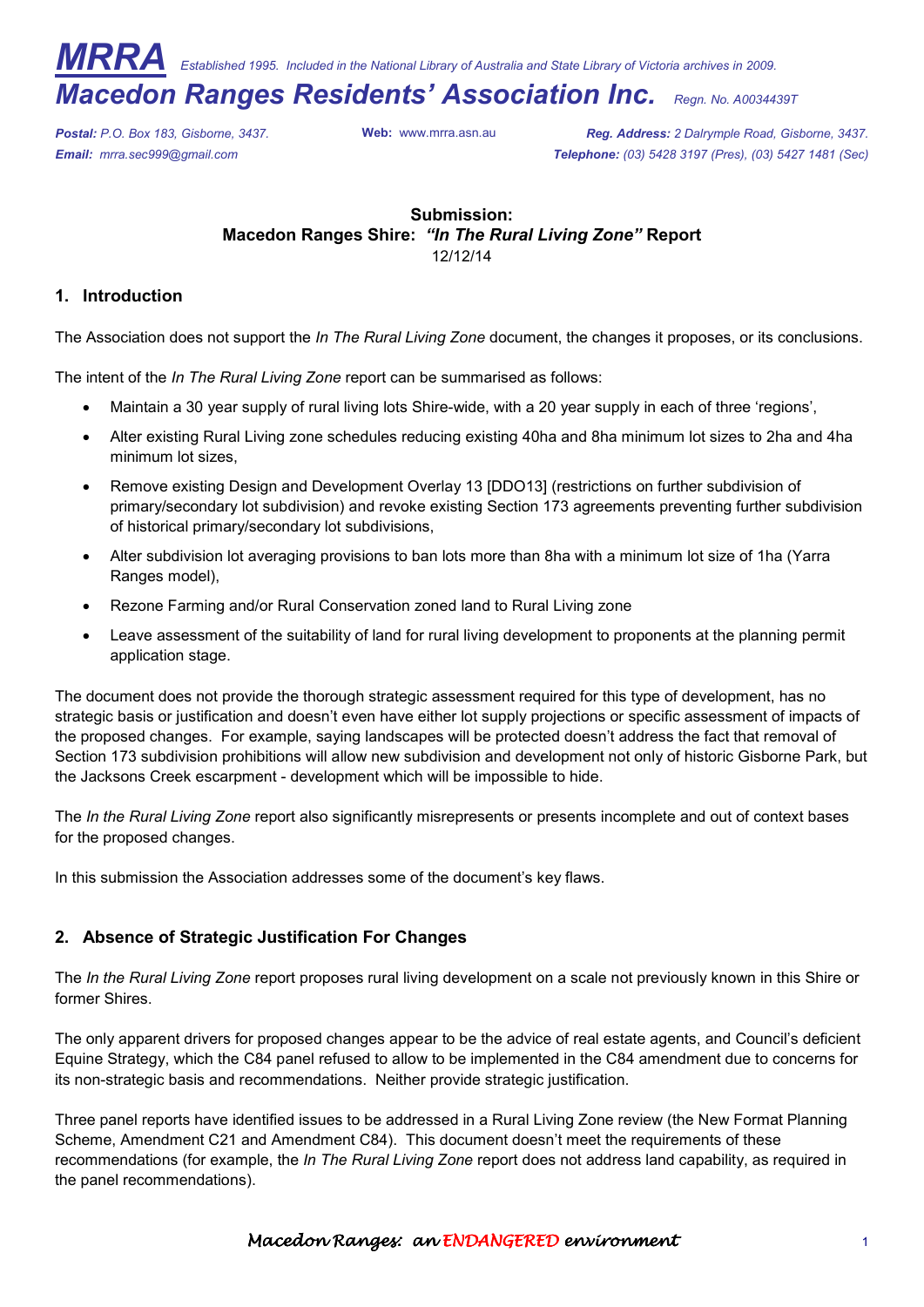The *In the Rural Living Zone* report represents comprehensive policy change not only from the existing planning scheme but also recommendations of the C84 Panel to reinstate existing Rural Living and rural land policy, recommendations not implemented by Council in its adopted version of Amendment C84. In addition:

• Macedon Ranges falls within the "peri-urban" area of Plan Melbourne. Of peri-urban areas, the Macedon Ranges Settlement Strategy Context Report, Section 1.3 page 7 said:

> *"Peri-urban values are therefore threatened not only by urban expansion but by the fragmentation of land into rural-residential lots, commercial development such as recreation, business and tourist complexes, the siting of infrastructure and by the overuse of environmental and natural resources."* Buxton, M; Alvaraz, A; Butt, A; Farrell, S and O'Neill, D. 2008, *Planning Sustainable Futures for Melbourne's Peri Urban Region,* RMIT University.

- Previous strategic work done over decades by this Shire and former Shires never supported what is now proposed. Instead it recognised rural residential development as a particularly damaging form of development which is to be avoided because of the detrimental impacts and costs associated with it. Changes proposed will need to be comprehensively justified.
- Melbourne 2030 policy prohibited further rural living development to protect environmental and natural assets.
- Statement of Planning Policy No. 8 Macedon Ranges and Surrounds requires that pressures for rural living / rural residential development be resisted.

The In The Rural Living Zone report instead seeks to solely meet a perceived demand. This is opposite to the position taken over decades in credible strategic work and policy which aimed to prevent that outcome.

# **3. Misrepresentation of the Rural Living Zone**

## **3.1. Recent State level changes to the RLZ, Page 50 and various:**

The document implies recent State zone changes promote increased commercial and tourism uses in the Rural Living Zone. This is not factually correct. The only RLZ use change increased allowable Bed & Breakfast numbers from 6 to 10 persons (ditto *all* zones). No changes were made to commercial or tourism uses; these remained the same.

## **3.2. Removal Of Requirement For Section 173 Agreements On Subdivision, Page 50:**

Unbelievably, the *In The Rural Zone* document suggests the recent removal of the requirement for Section 173 agreements prohibiting further subdivision of future subdivided lots, is retrospective. It is not. This recent change is touted as justification for removing Design and Development Overlay 13, and tearing up long-standing Section 173 agreements to allow development where it is currently prohibited. DDO13 derives from the Rural Land Review, 2002, was endorsed by the C21 panel, and is included in the current planning scheme. A *legitimate* reason for proposed changes will need to be provided, if one exists.

## **3.3. Minimum lot sizes page 50:**

The document seems to imply that the default RLZ minimum lot size, recently reduced from 8ha to 2ha, is THE minimum lot size in the RLZ. This is factually incorrect. The RLZ zone provisions specify a 2ha minimum lot size applies, IF AN ALTERNATIVE minimum lot size is not specified in the zone schedules. Macedon Ranges Shire specifies alternative minimum lot sizes, and these prevail over the zone's 2ha default minimum lot size.

## **3.4. Zone Purposes, and Zone promotes commercial uses, Pages 27 and 50:**

At page 27, the *In The Living Zone* report claims *"The key purposes of the Rural Living zone support residential uses in a rural environment, alongside a variety of other activities including commercial, tourism, agricultural."* This is factually incorrect. As can be seen, the Rural Living Zone purposes make no reference to and do not promote either commercial or tourism activities.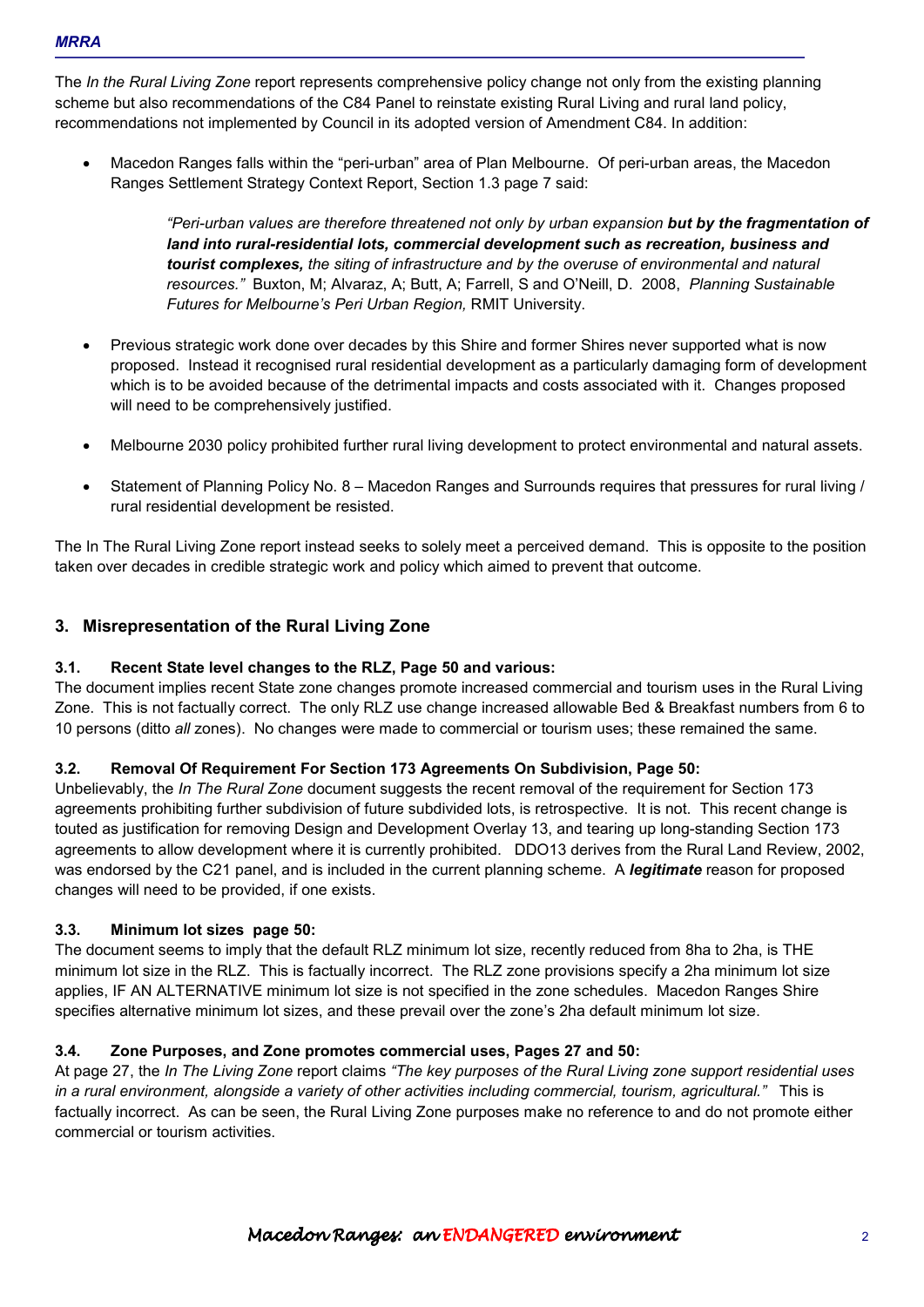## **Clause 35.03: Rural Living Zone – Zone Purpose**

- *To implement the State Planning Policy Framework and the Local Planning Policy Framework, including the Municipal Strategic Statement and local planning policies.*
- *To provide for residential use in a rural environment.*
- *To provide for agricultural land uses which do not adversely affect the amenity of surrounding land uses.*
- *To protect and enhance the natural resources, biodiversity and landscape and heritage values of the area.*
- *To encourage use and development of land based on comprehensive and sustainable land management practices and infrastructure provision.*

## **3.5. Subdivision Averaging In Rural Living Zone Schedules (Yarra Ranges Model)**

Discussion of altered lot size averaging, using Yarra Ranges as a model, is flawed, simplistic, and fails to identify the circumstances under which Yarra Ranges applies these provisions.

The Shire of Yarra Ranges contains land both within, and outside, the Urban Growth Boundary. It also contains Green Wedge land. These are important distinctions from Macedon Ranges.

In Green Wedge areas, the Rural Living Zone is replaced with the Green Wedge A zone *outside the UGB*:

Clause 57.03 *"Any reference in this planning scheme to a Rural Living Zone or a schedule to a Rural Living Zone as it applies to land outside an Urban Growth Boundary is deemed to be a reference to a Green Wedge A Zone or a schedule to a Green Wedge A Zone."* [emphasis added]

The Rural Living Zone lot size averaging example given in the *In The Rural Living Zone* document appears to relate to land *within* the Urban Growth Boundary. **There is no land within the Urban Growth Boundary in Macedon Ranges Shire.** 

The Yarra Ranges' example used is from that Shire's RLZ1 schedule. It is not the only Rural Living zone lot averaging formula applied in Yarra Ranges, but it is the smallest:

RLZ1 *Except as provided for in the schedule to Clause 53,* a minimum lot size of **1 hectare** with an average lot yield not exceeding **1 lot to each 2** hectares of site area and a **maximum lot size of 3 hectares.** 

RLZ2 *Except as provided for in the schedule to Clause 53,* a minimum lot size of **3 hectares** with an average lot yield not exceeding **1 lot to each 4** hectares of site area and a **maximum lot size of 7 hectares**.

The *In the Rural Living Zone* report fails to recognise the requirement *"except as provided for in the schedule to Clause 53".* 

**The Schedule to Clause 53 applies to** Green Wedge, Green Wedge A, Rural Conservation and Rural Living zones. Key features are:

- Tenement controls apply to restrict houses on existing lots.
- Dwelling sites must exceed minimum site sizes (ranging from 2ha to 25ha, depending on zone).
- Tourist uses (restaurant, retail premises and accommodation) are only permitted where variously associated with a farming activity being carried out on the land.
- Further subdivision of primary lots (primary/secondary lot subdivision) is prohibited.

*\* Note: Clause 53 provisions prevail over all other parts of the Yarra Ranges planning scheme.*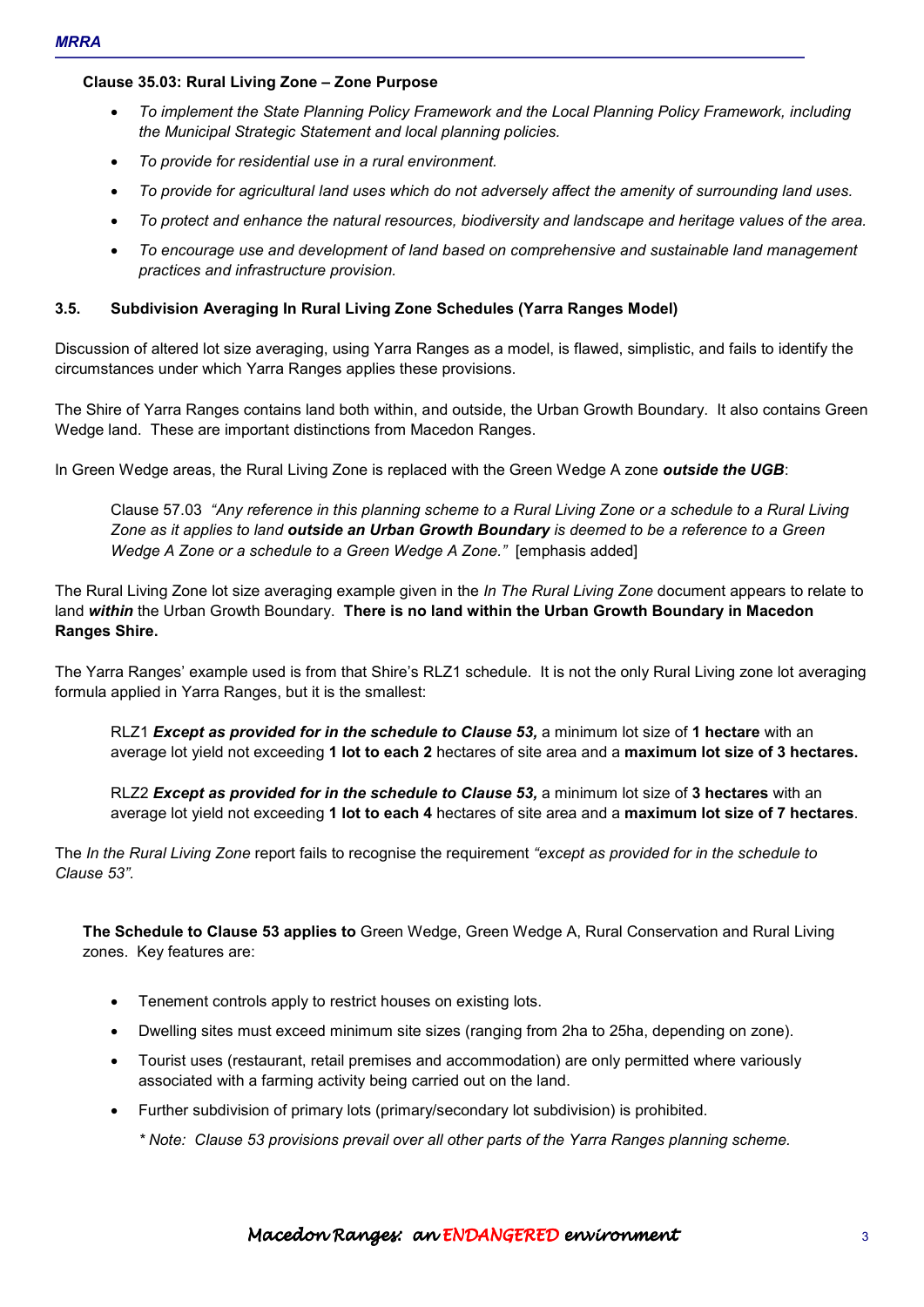**Clause 57 (Metropolitan Green Wedge Land) also restricts subdivision and land uses in Yarra Ranges:** 

- The subdivision of land to create a lot that is smaller in area than the minimum area specified for the land in the zone is prohibited unless:
	- $\circ$  The subdivision is the re-subdivision of existing lots, the number of lots is not increased, and the number of dwellings that the land could be used for does not increase.
- Accommodation (other than Camping and caravan park, Dependent person's unit, Dwelling, Group accommodation, Host farm, and Residential building) and Retail Premises are prohibited.
- Restaurant size is restricted and the use must be associated with farming activity

If Macedon Ranges Council wishes to hang its hat on provisions in the Yarra Ranges Planning Scheme, don't stop at the cherry-picked example included in the *In The Rural Living Zone* document. Use them all.

# **4. Planning and Regulatory Framework**

## **Practice Note 37, Rural Residential Development, says at Strategy, page 3:**

*"A proposal for rural residential development must be considered against the state, regional and local strategic planning policies and objectives for the area. These include...* 

*The objectives and strategies in the MSS and any adopted land use strategy such as a housing strategy or rural land use strategy. A rural residential development should be capable of broad strategic support across all relevant policy areas."* 

The *In the Rural Living Zone* report:

- Claims changes meet a need for housing diversity but does not include any reference to, assessment against or draw justification from the Macedon Ranges Housing Strategy, perhaps because the Housing Strategy does not identify a need for new rural living opportunities, as is proposed.
- Doesn't assess changes against the Rural Land Review 2002, or current rural land policies, including the existing scheme's rural land use vision.

The *In the Rural Living Zone* report also:

- Fails to include or assess the proposed changes against the requirements of LPPF Clause 22.01 (Statement of Planning Policy No. 8).
- Fails to reference State policy at Clauses 11.05-3 to 11.05-5 (Hinterland areas, Rural Productivity, Regional Planning Strategies and Principles).
- Fails to reference State policy at Clause 12.04 and specifically, Clause 12.04-1 (Environmentally sensitive areas) which requires Macedon Ranges to be protected from development that diminishes its environmental, conservation and recreational values.
- Fails to reference Plan Melbourne, or identify justification in that State-wide policy document for proposed changes.
- References the Loddon Mallee South Regional Growth Plan generally but fails to identify specific justification in that document for proposed changes.
- Uses the as yet unapproved Amendment C84 as the Local Planning Policy Framework, without also referencing the existing planning scheme, or identifying the LPPF references as originating from C84.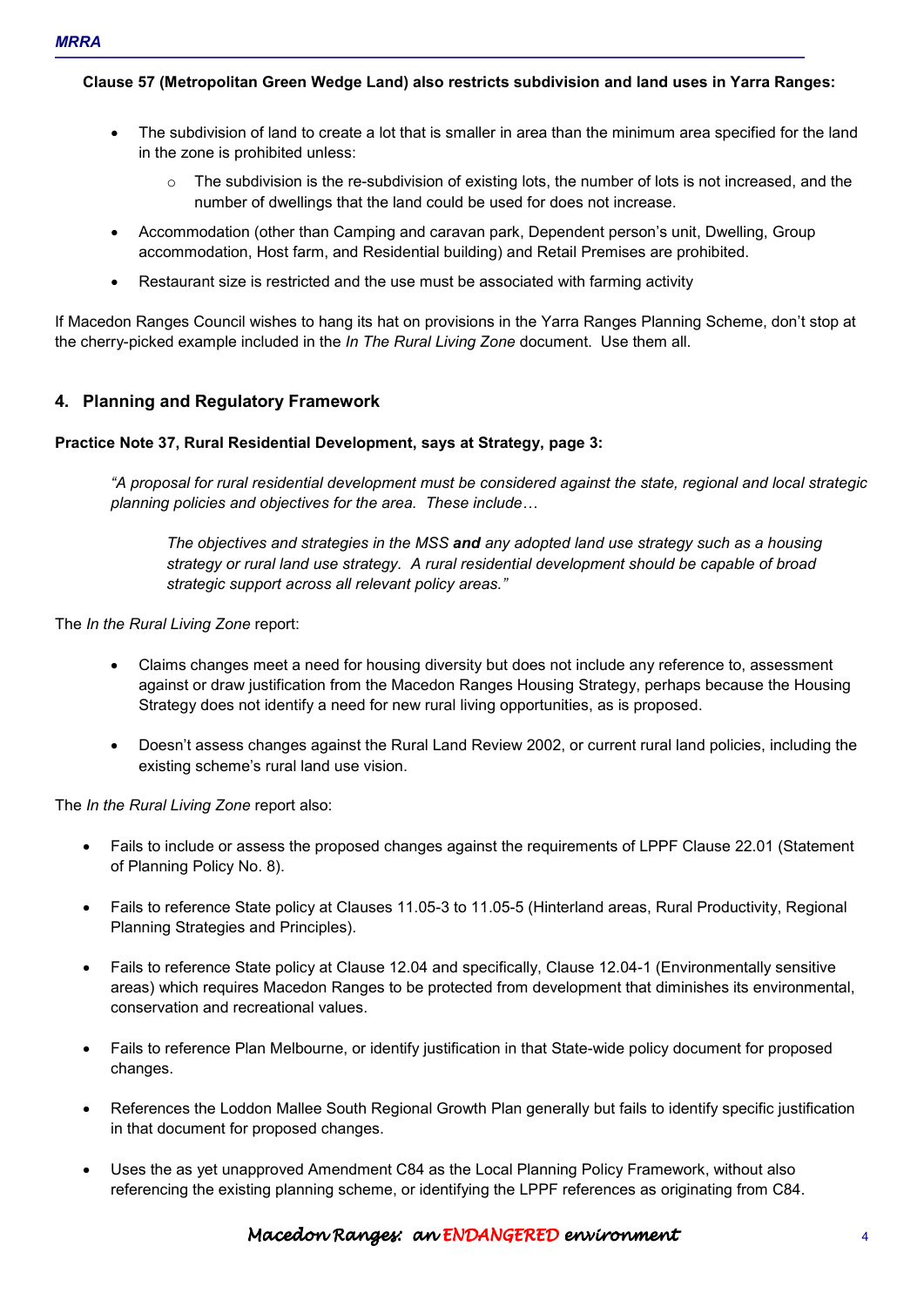# **5. Flawed Supply and Demand Assumptions**

## **5.1. Misrepresentation of State Policy Requirements for 15 Years' Residential Land Supply**

The notion that Council must provide new land to cater for demand is a nonsense, as is the proposal to maintain a 30 year supply of rural living zoned land in the Shire. Neither strategic nor any other justification exists for this.

The *In The Rural Living Zone* report (at page 25) says State policy requires Councils to provide a clear direction on accommodating projected population growth over at least a 15 year period, then says It is considered that Council should plan for 30 years of growth in the Rural Living Zone. There is a substantial disconnect between these two statements, and comprehensive lack of strategic or other justification for the latter.

Council already has *"a clear direction for accommodating projected population growth":* It's called the Macedon Ranges Settlement Strategy although the *In The Rural Living Zone* report doesn't acknowledge this.

## **5.2. Macedon Ranges Settlement Strategy [MRSS]**

The MRSS has already determined how growth will be accommodated in the Shire out to 2036. It says

*"The Strategy provides the overall direction for urban growth - consistent with environmental constraints, community aspirations and government policy - until 2036."* Executive Summary, page 1.

*"The recommendations for population establishes the requirement for the number of lots as indicated in Table one.* 

*It is recommended each town does not exceed the recommended population levels since these levels reflect the overall analysis of infrastructure capacity and environmental and other constraints.* 

*Important to note is that using this assessment, towns have sufficient zoned land out to 2036 to accommodate the recommended projected population with the exception of Riddells Creek."* Executive Summary, page 2.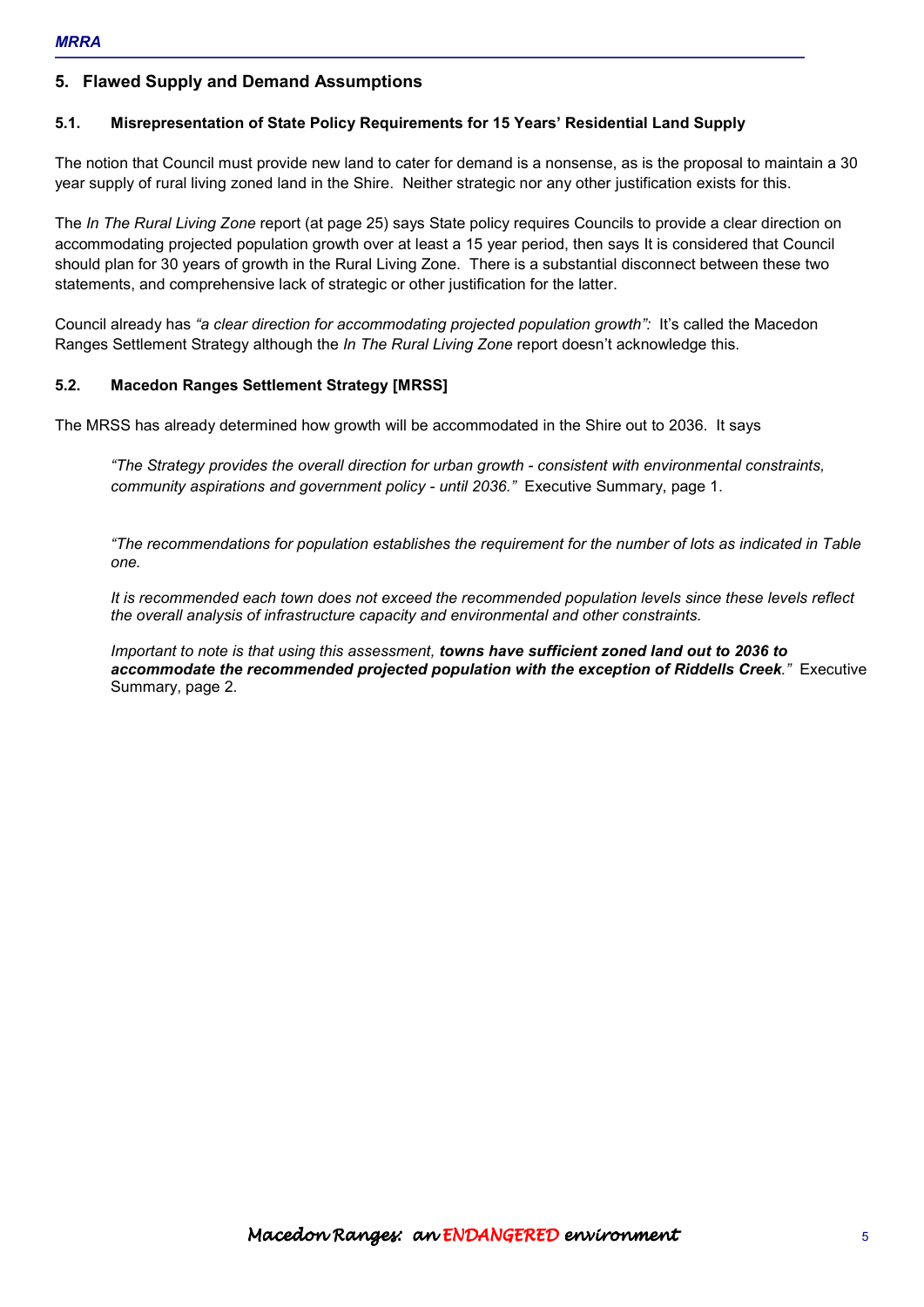|                                          |                          | 2006<br><b>Population</b> | and the first state of the contract of the contract of the contract of the contract of the contract of the contract of the contract of the contract of the contract of the contract of the contract of the contract of the con<br>Recommended<br>population 2036 | Increase in<br>population 2006<br>to 2036 | $\cdots$<br>Est. lot supply<br>required to<br>accommodate<br>2036 population | <b>Theoretical</b><br>vacant lot supply<br>(lower) @ 85%<br>take-up |
|------------------------------------------|--------------------------|---------------------------|------------------------------------------------------------------------------------------------------------------------------------------------------------------------------------------------------------------------------------------------------------------|-------------------------------------------|------------------------------------------------------------------------------|---------------------------------------------------------------------|
| að.<br>Settlements<br>tes<br>ā<br>Larger | Gisborne <sup>2</sup>    | 8,900                     | 14,700                                                                                                                                                                                                                                                           | 5,800                                     | 2,200                                                                        | 3,320                                                               |
|                                          | Kyneton                  | 5,700                     | 8.600                                                                                                                                                                                                                                                            | 2,900                                     | 1,310                                                                        | $1,310^{3}$                                                         |
|                                          | Lancefield               | 2,000                     | 3,000                                                                                                                                                                                                                                                            | 1,000                                     | 480                                                                          | 590                                                                 |
|                                          | Macedon                  | 1,400                     | 1,400                                                                                                                                                                                                                                                            | 0                                         | $\mathbf{0}$                                                                 | n/a                                                                 |
|                                          | Malmsbury                | 700                       | 900                                                                                                                                                                                                                                                              | 200                                       | 90                                                                           | 230                                                                 |
|                                          | Mt Macedon               | 1,100                     | 1,100                                                                                                                                                                                                                                                            | 0                                         | n/a                                                                          | n/a                                                                 |
|                                          | <b>Riddells Creek</b>    | 3,500                     | 6,100                                                                                                                                                                                                                                                            | 2,600                                     | 950                                                                          | 520                                                                 |
|                                          | Romsey                   | 4,100                     | 6,000                                                                                                                                                                                                                                                            | 1,900                                     | 760                                                                          | 760                                                                 |
|                                          | Woodend                  | 3,700                     | 5,000                                                                                                                                                                                                                                                            | 1,300                                     | 530                                                                          | 520                                                                 |
| <b>Rural Settlements</b>                 | <b>Ashbourne</b>         | 320                       | 320                                                                                                                                                                                                                                                              | 0                                         | $\Omega$                                                                     | $\circ$                                                             |
|                                          | <b>Benloch</b>           | 430                       | 430                                                                                                                                                                                                                                                              | 0                                         | $\bf{0}$                                                                     | $\circ$                                                             |
|                                          | Bullengarook             | 710                       | 710                                                                                                                                                                                                                                                              | 0                                         | n/a                                                                          | n/a                                                                 |
|                                          | Carlsruhe <sup>4</sup>   | 460                       | 460                                                                                                                                                                                                                                                              | $\overline{0}$                            | n/a                                                                          | n/a                                                                 |
|                                          | Clarkefield <sup>5</sup> | $\Omega$                  | 50                                                                                                                                                                                                                                                               | 50                                        | 20                                                                           | 20                                                                  |
|                                          | <b>Darraweit Guim</b>    | 700                       | 720                                                                                                                                                                                                                                                              | 20                                        | 10                                                                           | 10                                                                  |
|                                          | Tylden                   | 360                       | 500                                                                                                                                                                                                                                                              | 140                                       | 60                                                                           | 60                                                                  |
|                                          | Newham                   | 590                       | 600                                                                                                                                                                                                                                                              | 10                                        | 5                                                                            | 5                                                                   |
|                                          | Lauriston <sup>4</sup>   | 560                       | 560                                                                                                                                                                                                                                                              | $\mathbf{0}$                              | $\bf{0}$                                                                     | 0                                                                   |
|                                          | <b>Balance</b>           | 4,770                     | 4,770                                                                                                                                                                                                                                                            | 0                                         | $\mathbf{0}$                                                                 | $\bf{0}$                                                            |
|                                          | <b>Total</b>             | 40,000                    | 55,920                                                                                                                                                                                                                                                           | 15,920                                    | 6,415                                                                        | 7,345                                                               |

#### Table 1 > Recommended population projections for Macedon Ranges Shire

*Table 1 at Page 3, Settlement Strategy Executive Summary. Vacant lots shown are low end land supply projections. Both low and high end supply figures were provided, with low end figures being the most conservative.* 

*e.g. Woodend low end supply = 520 available lots @ 85%; high end supply = 1,230 available lots @ 85%.* 

The MRSS's population projection figures are those for towns and associated existing Rural Living zones.

The substantial growth proposed in the *In The Rural Living Zone* report is ADDITIONAL to the adopted population projections in the Macedon Ranges Settlement Strategy. This additional rural living growth will need comprehensive explanation and justification, particularly as the MRSS identifies that projected growth can be accommodated on EXISTING residential zoned land (Riddells Creek excepted), and *"accommodating additional growth beyond that identified in the Strategy is likely to undermine the sustainable future of the Shire."* Executive Summary Page 5

## **5.3. Failure To Provide Post-Change Lot Supply Projections**

The *In The Rural Living Zone* report fails to fully identify how many lots would be created by all of the proposals for change, including rezoning, although it does say (at page 11) that changing existing RLZ minimum lot sizes would have "significant potential to increase supply".

This omission reinforces the view that that the document is not a response to any identified need. It also results in an open-ended "strategy" document that could be used to "justify" any amount of new rural living development, anywhere in the Shire, including *ad hoc* rural living proposals in Rural Conservation and Farming zones. It lacks accountability and transparency.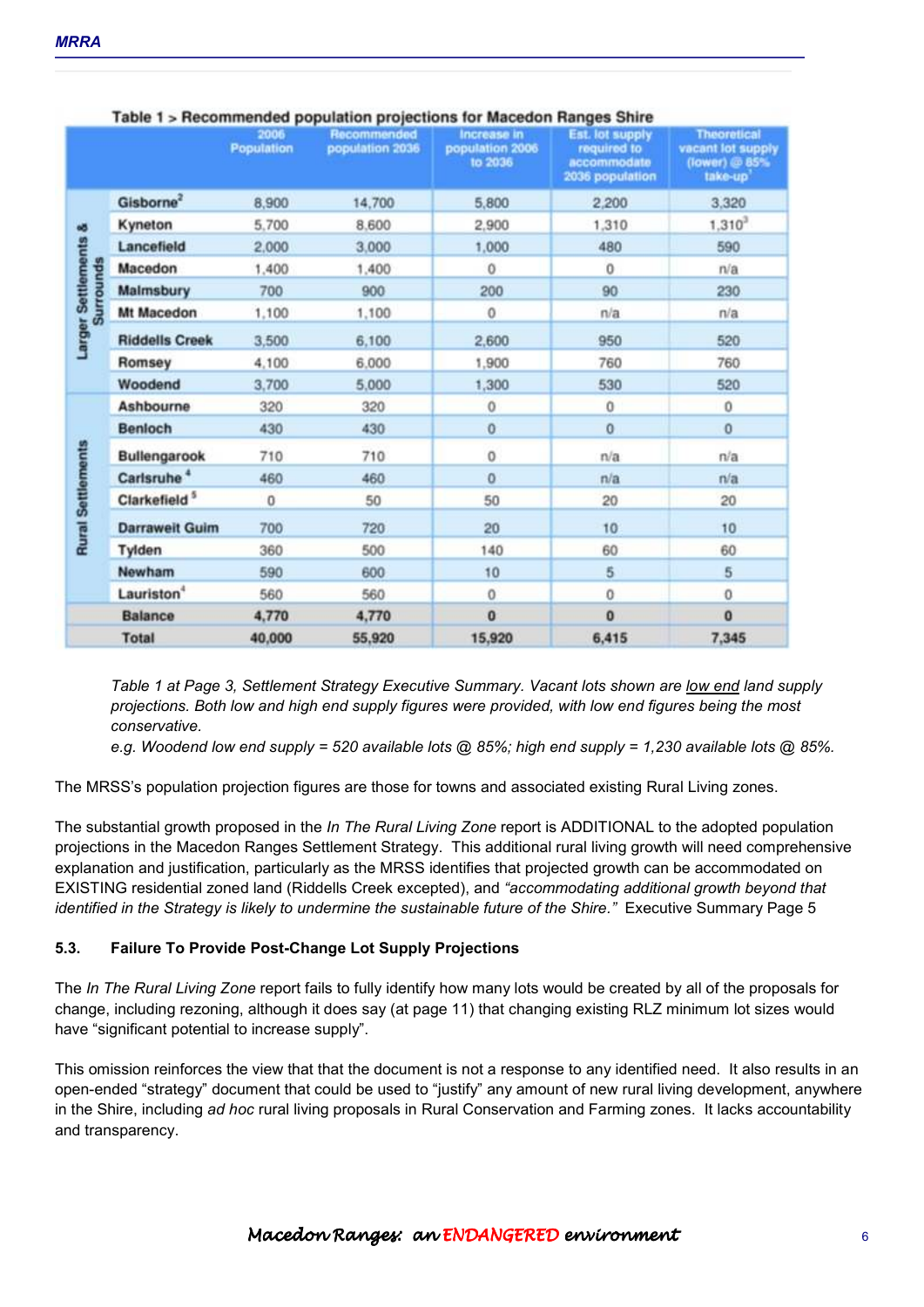# **6. Flawed Claims About Residential Options And Lifestyle Flexibility**

The *In The Rural Living Zone* report repeatedly claims additional rural living lots are needed to provide "flexibility" in housing options. Yet it also says (page 22) there are **3,147 existing rural living zone lots in the Shire**, and a high turnover of lots in this zone (which makes it possible for new residents to buy into existing rural living zones).

Even Amendment C84, at Clause 21.03-2 Land Use Vision (dot point 8) recognises: *"Since the Shire has a considerable supply of rural residential land, further creation of such lots is restricted."* 

The existing planning scheme goes further, and acknowledges that the *"already considerable supply"* already offers *"a range of lifestyle opportunities."* Clause 21.07-3, MSS.

The *In The Rural Living Zone* report's proposals to set identical small minimum lot sizes, and restrict creation of larger lots, of itself will result in uniformity rather the flexibility and the "range of options" it claims it will produce.

# **7. Flawed Claims About "Saving" Farming and Rural Conservation Zones from Residential Development**

At page 10 and various other locations, the *In The Rural Living Zone* report claims creating acres of new rural living opportunities will divert existing and on-going residential development approvals from the Farming and Rural Conservation Zones. It is difficult to see how.

Council currently has specific policy and controls to limit residential development in these zones, but chooses to ignore them by continuing to approve dwellings, particularly those claimed to be associated with anything equine.

Amendment C84 deletes or waters down existing policy and controls (Council ignored the Panel's recommendations to reinstate these). With C84, armed with significantly weaker policy, it is more likely Council will continue to approve, or will increasingly find itself unable to refuse, dwelling approvals in FZ and RCZ areas. These approvals will be additional to the new rural living zone opportunities being proposed in the *In The Rural Living Zone* report. The problem is not solved.

# **8. Contradictory Statements, Errors and Anomalies**

In addition to misrepresentations already noted, Council will need to address contradictory or unsupported statements, errors and anomalies found in the *In The Rural Living Zone* document, some of which include:

#### **Page 8 (Strategic Principles):**

Says *"contain Rural Living Zone to existing areas",* but elsewhere the document promotes rezoning in Northern and Central regions.

#### **Page 12, Rural Conservation Zone:**

Says the Rural Conservation Zone is applied to the most isolated parts of the Shire. The Farming Zone is so applied, whereas the RCZ is applied to Woodend, Macedon and Mt. Macedon townships. On the other hand, the document also claims rural living areas are close to existing townships (not quite factually correct – e.g. see South Gisborne and Lancefield).

#### **Page 19, Monitoring, 4.5.1:**

Recording keeping runs in 2 – 3 year cycles, but reporting to Council is to occur only every 5 years.

#### **Page 27, Water Catchments:**

States *"Most of these are open catchments"*. All are open catchments.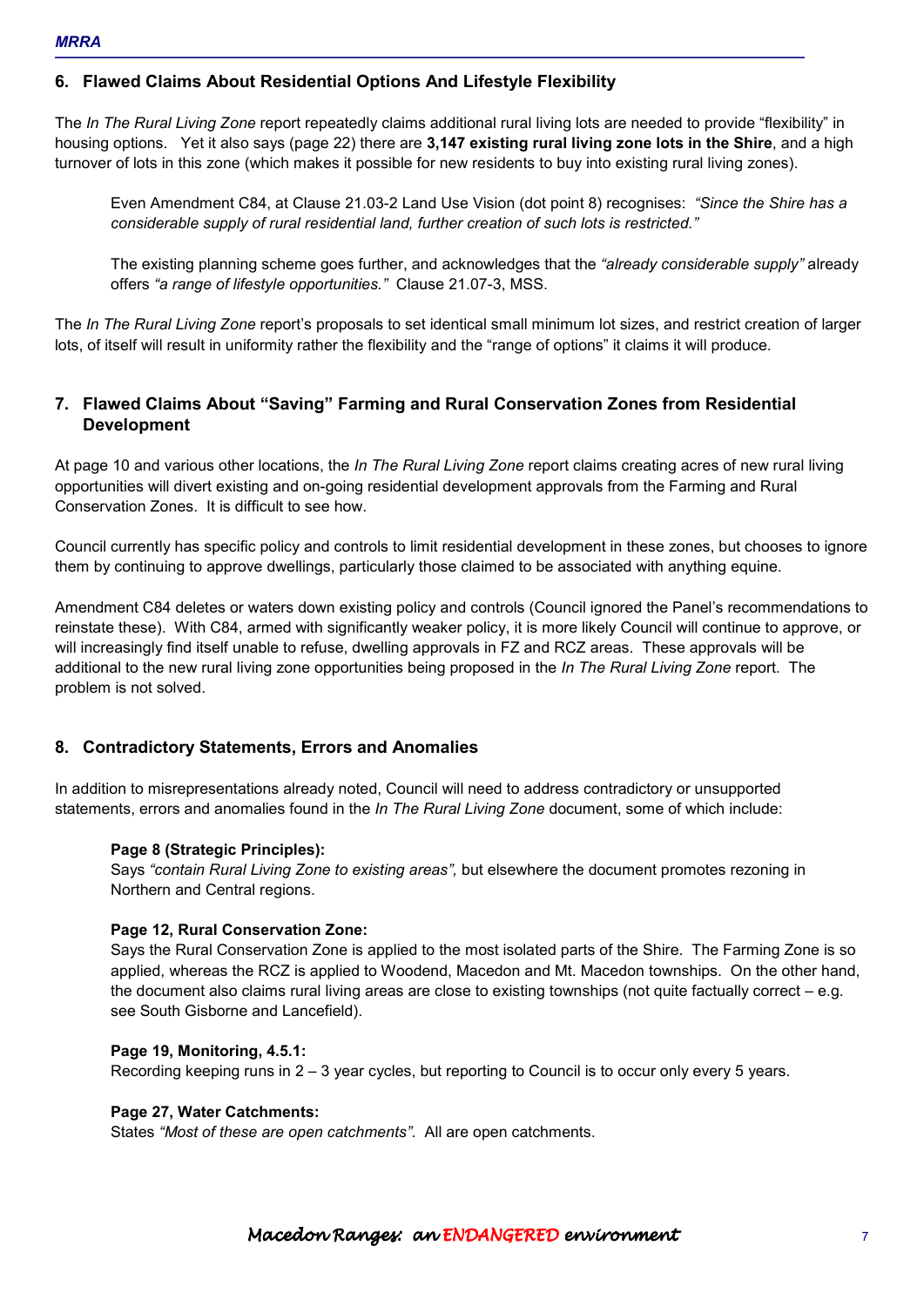## **Page 30, Water Catchments:**

Key Implementation: *"Water catchment authorities and current state guidelines and regulations will inform the density and location of development within open water catchments."* This contradicts the statement at page 27, Key Implementations/Recommendations: *"Increased rural living densities should be directed to areas outside of water catchments."*

Practice Note 37 (at page 5) says *"Rural residential development is not appropriate on land that:... is in a special water supply catchment."* This embargo applies to all land in the Northern, most land in the Central, and some land in the Eastern, regions.

## **Page 31, Tourism Strategy:**

Claims C84 includes content from Council's adopted Tourism Strategy, including a statement that *"Rural Living areas are preferred locations for tourism, accommodation and businesses outside of townships.* C84 doesn't include such a statement at Clause 21.10-2 Tourism, and doesn't include the Tourism Strategy itself as a Reference Document. C84 at Clause 21.10-2 instead does say implement Statement of Planning Policy No. 8

#### **Page 31, RLZ:**

Discussion seems to imply the Rural Living zone is a means for holding land for future urban development. State policy says 'no'.

## **Page 31, 6.4.1 Agriculture:**

Says Rural Living land forms part of the 85% of land in the Macedon Ranges Shire used for NON-URBAN purposes, but at other places waxes lyrical about RLZ being a residential zone. Further contradiction is found in the mismatch between the document saying more rural living lots are required for residential (non-farming) purposes, and the need for more rural living lots for agribusiness. The document sounds as if it doesn't know what it is saying.

## **Page 39, Figure 8 purports to show BMO application and catchments:**

- Environmental Significance Overlay 5 (Other Catchments) is missing (only ESO4 Eppalock is included in the legend).
- From the legend, it appears the location of ESO 4 and BMO have been mixed up, resulting in catchment areas shown as BMO.
- In the Bullengarook (Southern Catchments area) ESO 5 is shown as ESO4 and the BMO applied there is missing.

#### **Page 40, Figure 10:**

This map of strategic rural land areas and Clause 21.07-3 are deleted from C84.

#### **Page 56, Figure 14 Rural Living Supply Maps – Location of Insets:**

Kyneton inset is missing, and Darraweit Guim and there are two Clarkefield insets shown.